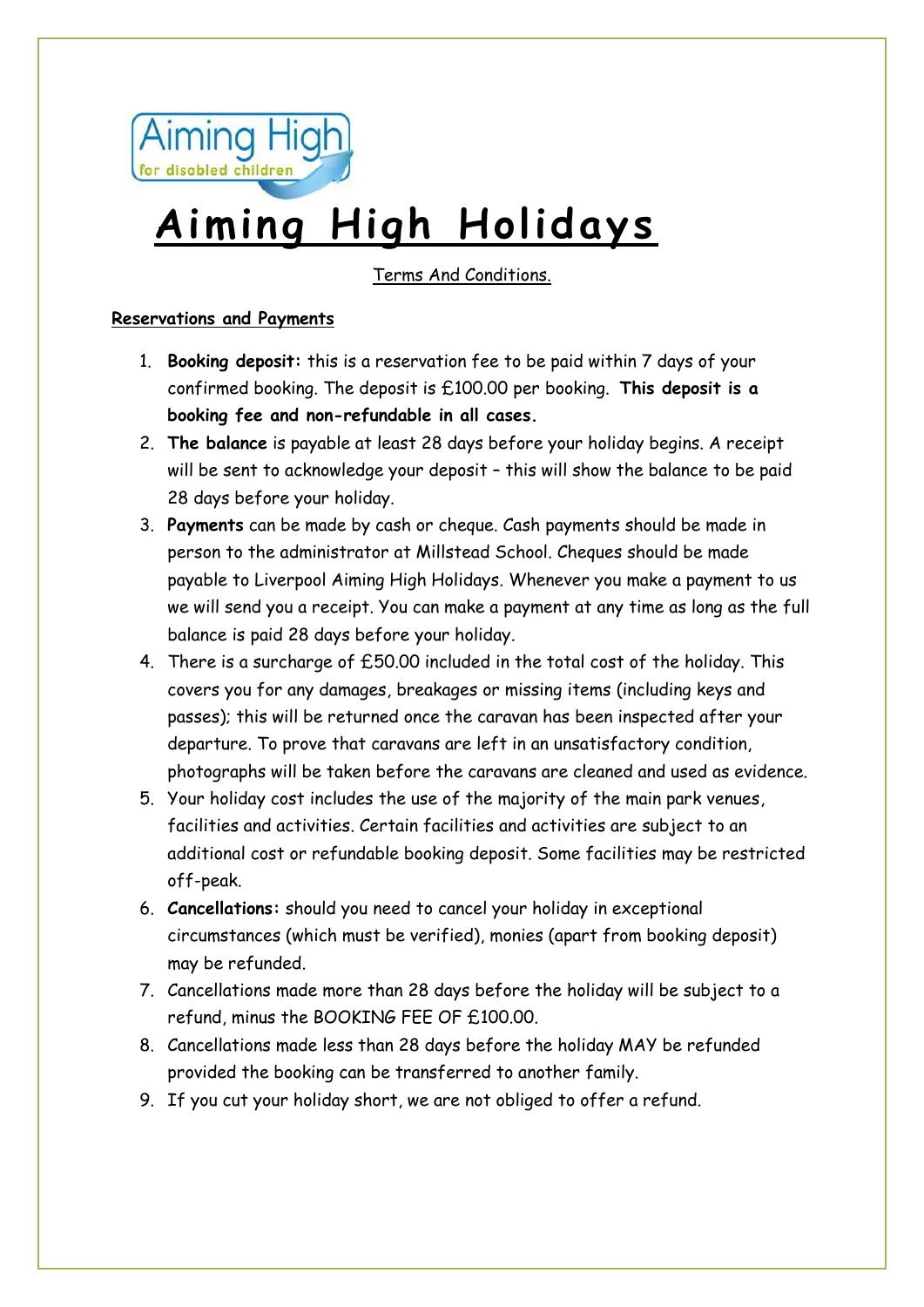

#### **Arrivals and Departures**

- 1. Accommodation will be available from 4pm. Keys and Leisure Passes can be collected from Reception.
- 2. We ask that you vacate the caravan by 11am on the day of your departure. Keys and passes must be handed back into Reception by this time to avoid paying the surcharge.
- 3. Early arrivals: guests arriving early are welcome to check in and enjoy park facilities until their accommodation is ready.
- 4. Late arrivals after 6pm: if you expect to arrive after 6pm, please let the park know to arrange key collection. (Telephone Number- 01745-856471)

#### **Caravan Use**

- 1. Our caravans are for family use only. The caravans cannot be let to persons under the age of 21 or to large groups of youths. Only those people listed on the booking form can occupy the caravan and use the facilities of the park. If this legal requirement is not met, further usage of the caravan will be denied.
- 2. No more than the maximum sleeping capacity is allowed at any time. Our caravans sleep 6. This is to comply with the fire and safety regulations. Any infringement of this rule will deny you further use of the caravans.
- 3. We cannot accept responsibility for injury, loss or damage suffered by you or any member of your party. We recommend that holiday makers take out their own personal insurance.
- 4. Car parking at the accommodation is at the owner's risk.If you have more than 1 car or a large van, please make arrangements with the Park Management.
- 5. Unacceptable behaviour: anti-social or unreasonable behaviour which affects other guests will result in Park Management terminating the holiday without compensation and will result in no further bookings.

#### **Care Of The Caravan**

The Caravans are maintained by families like yourselves. Please treat the caravan with respect and care so that other holiday makers can also continue to enjoy it. For some children this may be the only holiday they have. We offer all our holiday makers our caravans at a discounted price. In return, we expect our holiday makers to leave our caravans clean and tidy.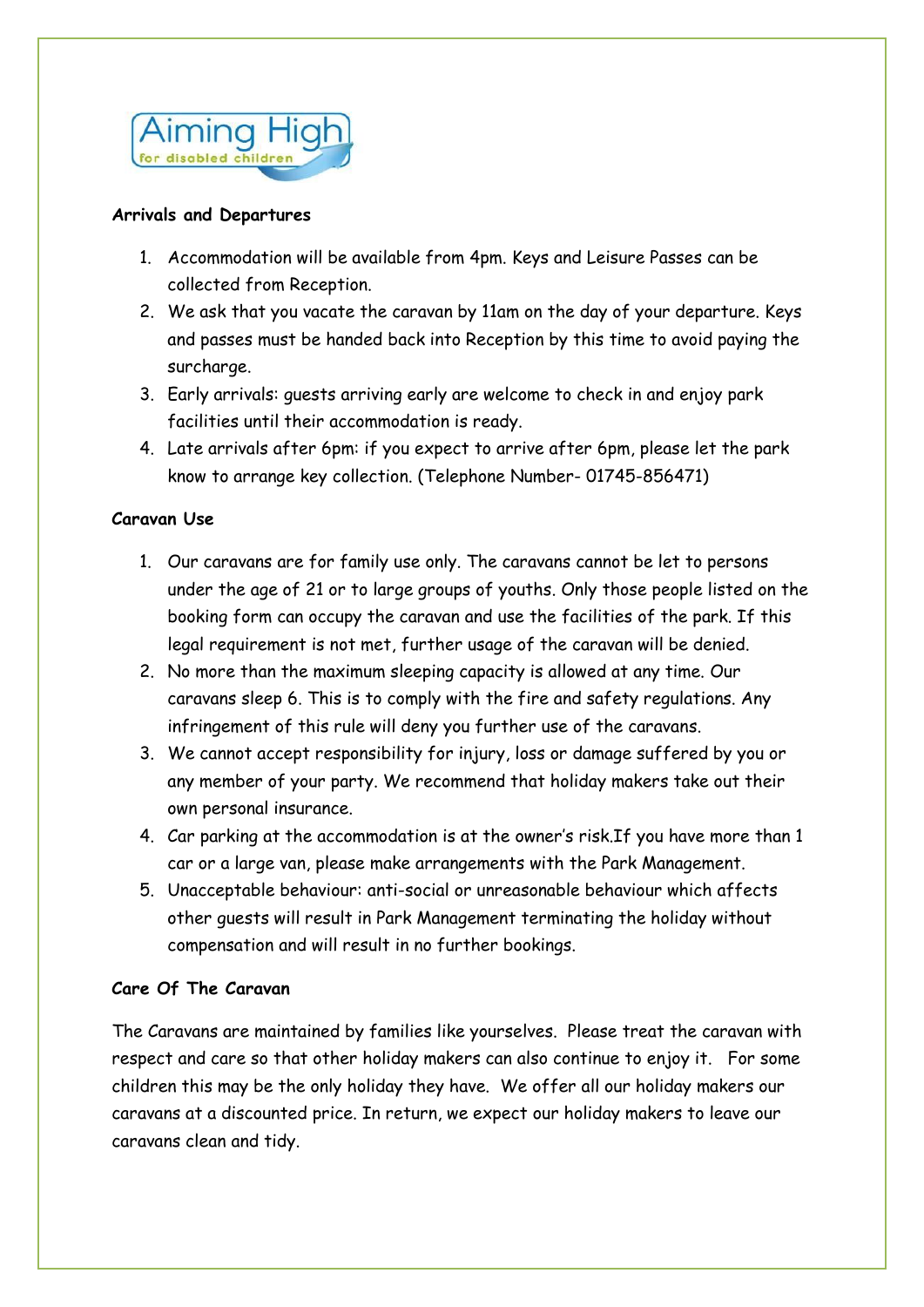

- 1. Cleanliness: the caravan must be left clean and tidy and any items not belonging to us must be removed from the caravan on the day of your departure (this includes soaps and rubbish in bins) ready for the next holiday maker to enjoy the caravan.
- 2. NO SMOKING: smokers must smoke outside the caravan. If the caravan has been smoked in you will be charged £50 for steam cleaning.
- 3. Pets: we CANNOT accept pets due to the high grade of the caravan and the complex health needs of future guests.
- 4. Central heating: during the warm weather please turn off the central heating due to extremely high running costs and waste.
- 5. Pillows, duvets & bed linen: we supply fresh linen for each new occupant. It would greatly help us if, on the day of departure, you place the quilt covers and pillow slips folded up in the shower cubicle.

## **Damage, repairs and missing items**

- 1. Any damages, repairs or missing items in the caravans must be reported to the reception.
- 2. If you damage or break any crockery items, these items are available to purchase from reception.
- 3. In the event of an emergency that occurs outside of reception hours please contact 07714 836 993 or 01745 855 116.

#### **All you need to bring**

All cooking items, crockery, cutlery and bed linen are provided.

A high chair and travel cot are available for use and are stored in the lockable container immediately outside the caravan.

A hoist and shower chair is available inside the caravan. Please bring your own hoist sling.

Bring washing up items, towels, bin bags, toilet roll, toiletries, items for intimate care and personal holiday belongings.

Bring your Blue Badge as Disabled Parking is available adjacent to the caravan.